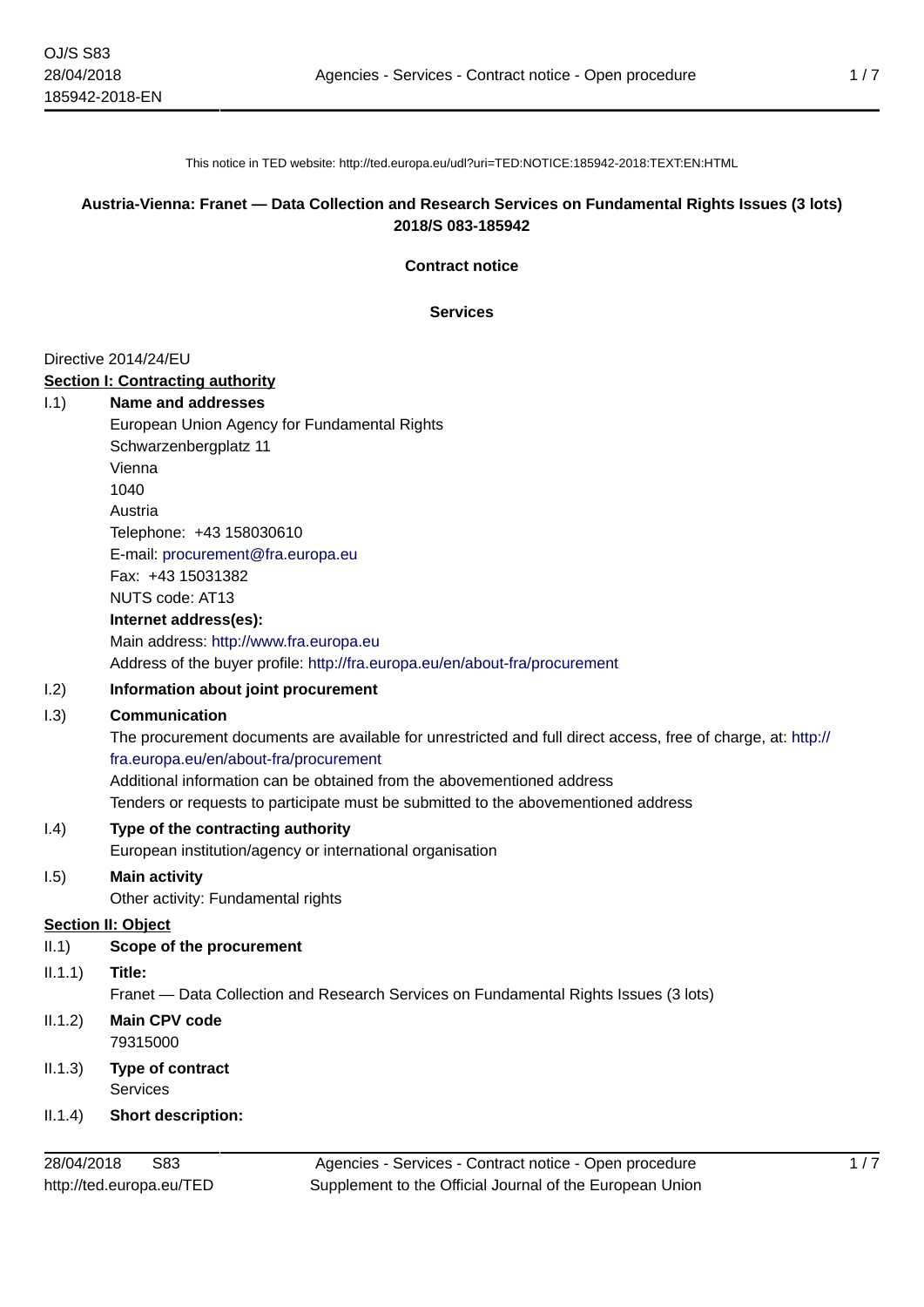The subject of the contract is to provide the European Union Agency for fundamental rights (FRA) with data collection and research services on fundamental rights issues.

### II.1.5) **Estimated total value**

Value excluding VAT: 1 030 000.00 EUR

### II.1.6) **Information about lots**

This contract is divided into lots: yes Tenders may be submitted for all lots Maximum number of lots that may be awarded to one tenderer: 3

### II.2) **Description**

II.2.1) **Title:**

Finland

Lot No: 26

II.2.2) **Additional CPV code(s)** 79315000

### II.2.3) **Place of performance**

NUTS code: AT130

Main site or place of performance:

The place of performance of the tasks shall be the contractor's premises or any other place indicated in the tender.

### II.2.4) **Description of the procurement:**

The European Union Agency for fundamental rights ('the FRA'), in accordance with its mandate, launches the present call for tender with the aim to identify contractors to provide the research and analysis services covering the national level.

### II.2.5) **Award criteria**

Price is not the only award criterion and all criteria are stated only in the procurement documents

### II.2.6) **Estimated value**

Value excluding VAT: 630 000.00 EUR

### II.2.7) **Duration of the contract, framework agreement or dynamic purchasing system**

Duration in months: 48

This contract is subject to renewal: yes

Description of renewals:

The framework contract(s) will be concluded for a period of 1 year with effect from the date of its entry into force. The framework contract will be renewed automatically 3 times for 1 year each, unless one of the parties receives formal notification to the contrary at least 3 months before the end of the ongoing duration.

# II.2.10) **Information about variants**

Variants will be accepted: no

II.2.11) **Information about options** Options: no

### II.2.12) **Information about electronic catalogues**

### II.2.13) **Information about European Union funds**

The procurement is related to a project and/or programme financed by European Union funds: no

### II.2.14) **Additional information**

Agencies - Services - Contract notice - Open procedure Supplement to the Official Journal of the European Union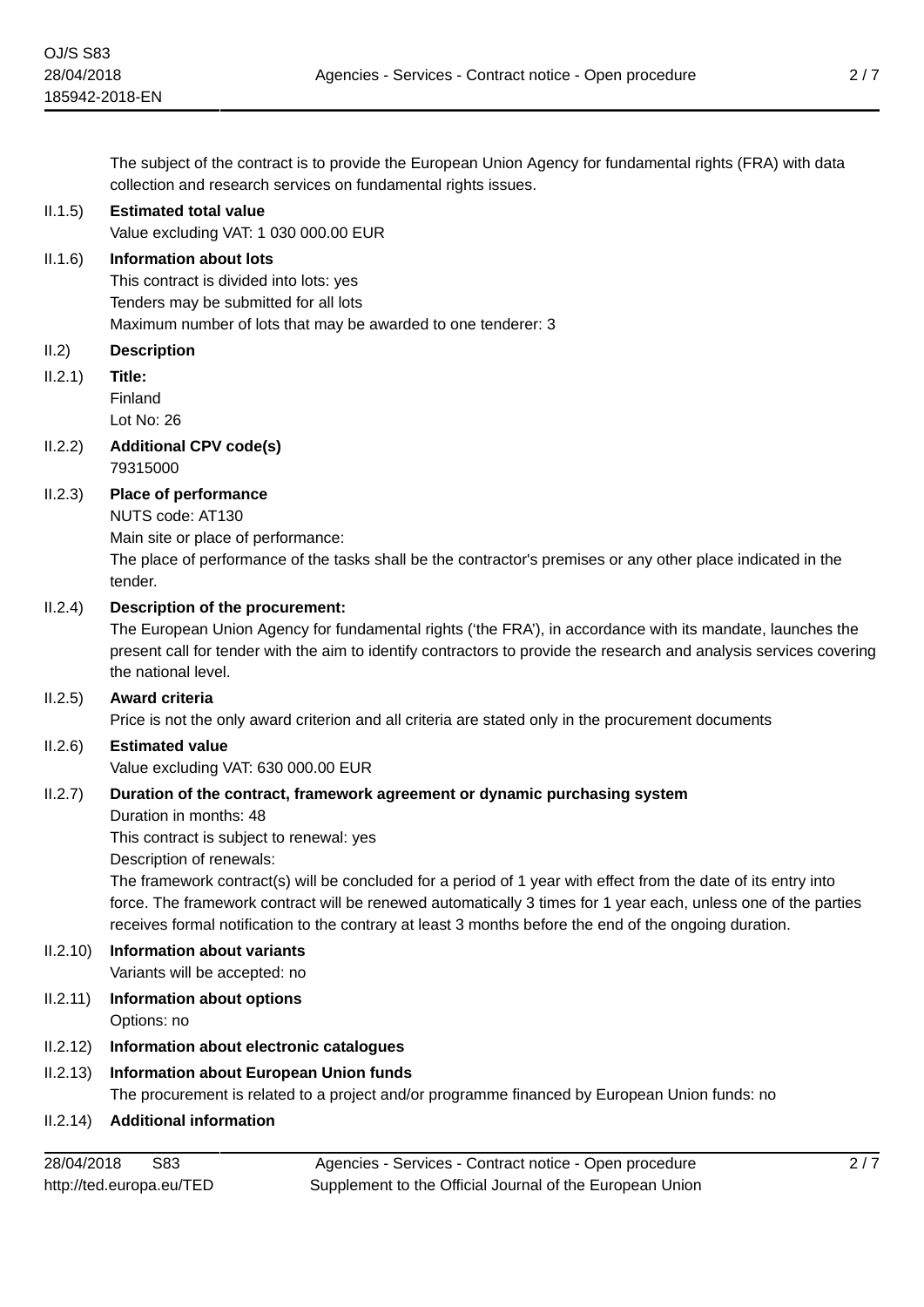### II.2) **Description**

II.2.1) **Title:**

Albania Lot No: 31

### II.2.2) **Additional CPV code(s)** 79315000

### II.2.3) **Place of performance**

NUTS code: AT13

Main site or place of performance:

The place of performance of the tasks shall be the contractor's premises or any other place indicated in the tender.

# II.2.4) **Description of the procurement:**

The European Union Agency for fundamental rights ('the FRA'), in accordance with its mandate, launches the present call for tender with the aim to identify contractors to provide the research and analysis services covering the national level.

This lot is launched with a suspension clause.

Based on the decision 2018/14 of 18.12.2017 of the Council of the European Union the framework contract(s) for this lot will only be awarded once the pending decision by the EU-Albania stabilisation and Association Council has been adopted.

### II.2.5) **Award criteria**

Price is not the only award criterion and all criteria are stated only in the procurement documents

### II.2.6) **Estimated value**

Value excluding VAT: 150 000.00 EUR

### II.2.7) **Duration of the contract, framework agreement or dynamic purchasing system**

### Duration in months: 48

This contract is subject to renewal: yes

Description of renewals:

The framework contract(s) will be concluded for a period of 1 year with effect from the date of its entry into force. The framework contract will be renewed automatically 3 times for 1 year each, unless one of the parties receives formal notification to the contrary at least 3 months before the end of the ongoing duration.

# II.2.10) **Information about variants**

Variants will be accepted: no

II.2.11) **Information about options** Options: no

# II.2.12) **Information about electronic catalogues**

# II.2.13) **Information about European Union funds**

The procurement is related to a project and/or programme financed by European Union funds: no

II.2.14) **Additional information**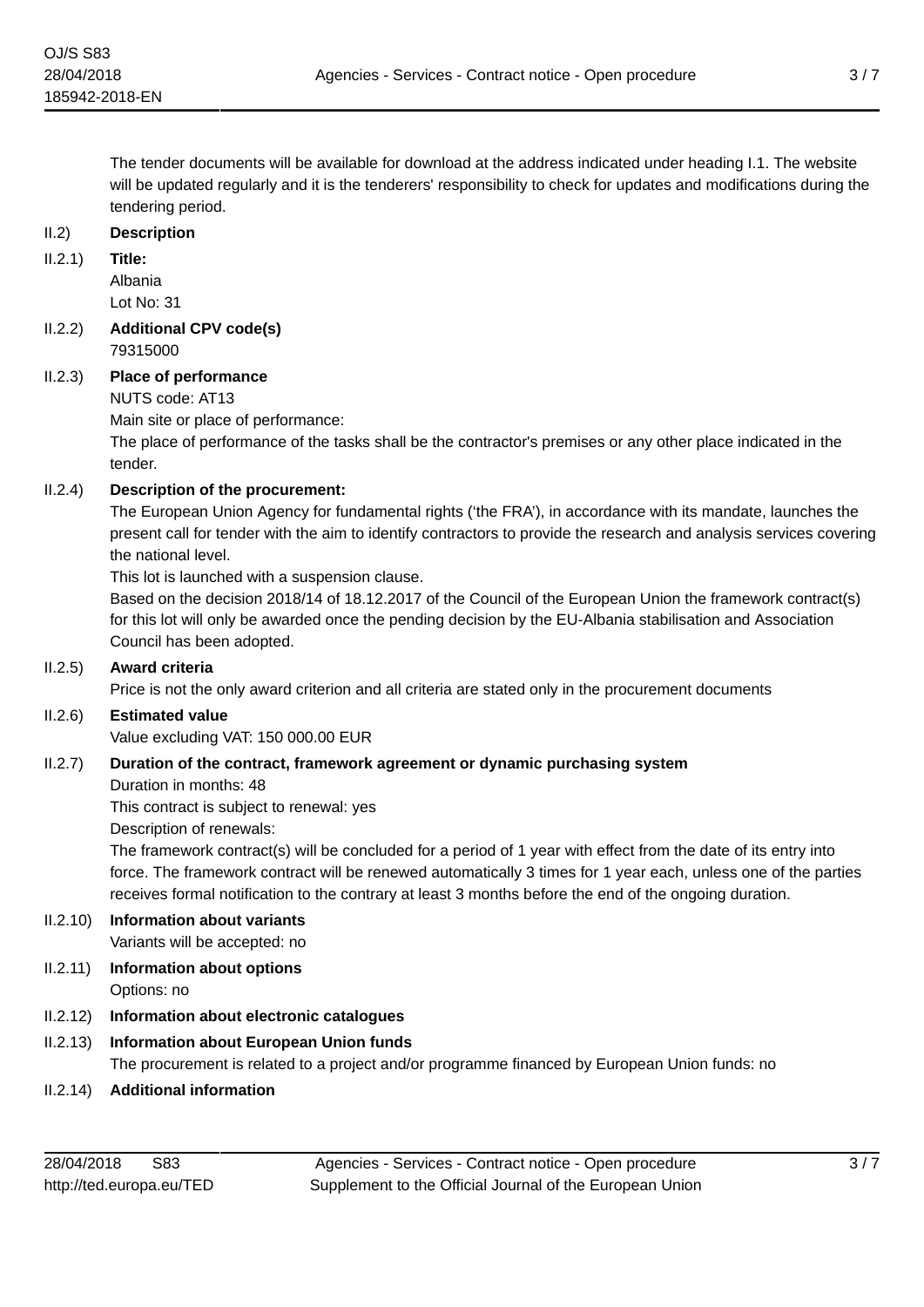The tender documents will be available for download at the address indicated under heading I.1. The website will be updated regularly and it is the tenderers' responsibility to check for updates and modifications during the tendering period.

### II.2) **Description**

II.2.1) **Title:**

Serbia Lot No: 32

### II.2.2) **Additional CPV code(s)** 79315000

# II.2.3) **Place of performance**

### NUTS code: AT13

Main site or place of performance:

The place of performance of the tasks shall be the contractor's premises or any other place indicated in the tender.

# II.2.4) **Description of the procurement:**

The European Union Agency for fundamental rights ('the FRA'), in accordance with its mandate, launches the present call for tender with the aim to identify contractors to provide the research and analysis services covering the national level.

This lot is launched with a suspension clause.

Based on the decision 2018/13 of 18.12.2017 of the Council of the European Union the framework contract(s) for this lot will only be awarded once the pending decision by the EU-Serbia stabilisation and Association Council has been adopted.

# II.2.5) **Award criteria**

Price is not the only award criterion and all criteria are stated only in the procurement documents

### II.2.6) **Estimated value**

Value excluding VAT: 250 000.00 EUR

# II.2.7) **Duration of the contract, framework agreement or dynamic purchasing system**

### Duration in months: 48

This contract is subject to renewal: yes

Description of renewals:

The framework contract(s) will be concluded for a period of 1 year with effect from the date of its entry into force. The framework contract will be renewed automatically 3 times for 1 year each, unless one of the parties receives formal notification to the contrary at least 3 months before the end of the ongoing duration.

# II.2.10) **Information about variants**

Variants will be accepted: no

II.2.11) **Information about options** Options: no

# II.2.12) **Information about electronic catalogues**

# II.2.13) **Information about European Union funds**

The procurement is related to a project and/or programme financed by European Union funds: no

II.2.14) **Additional information**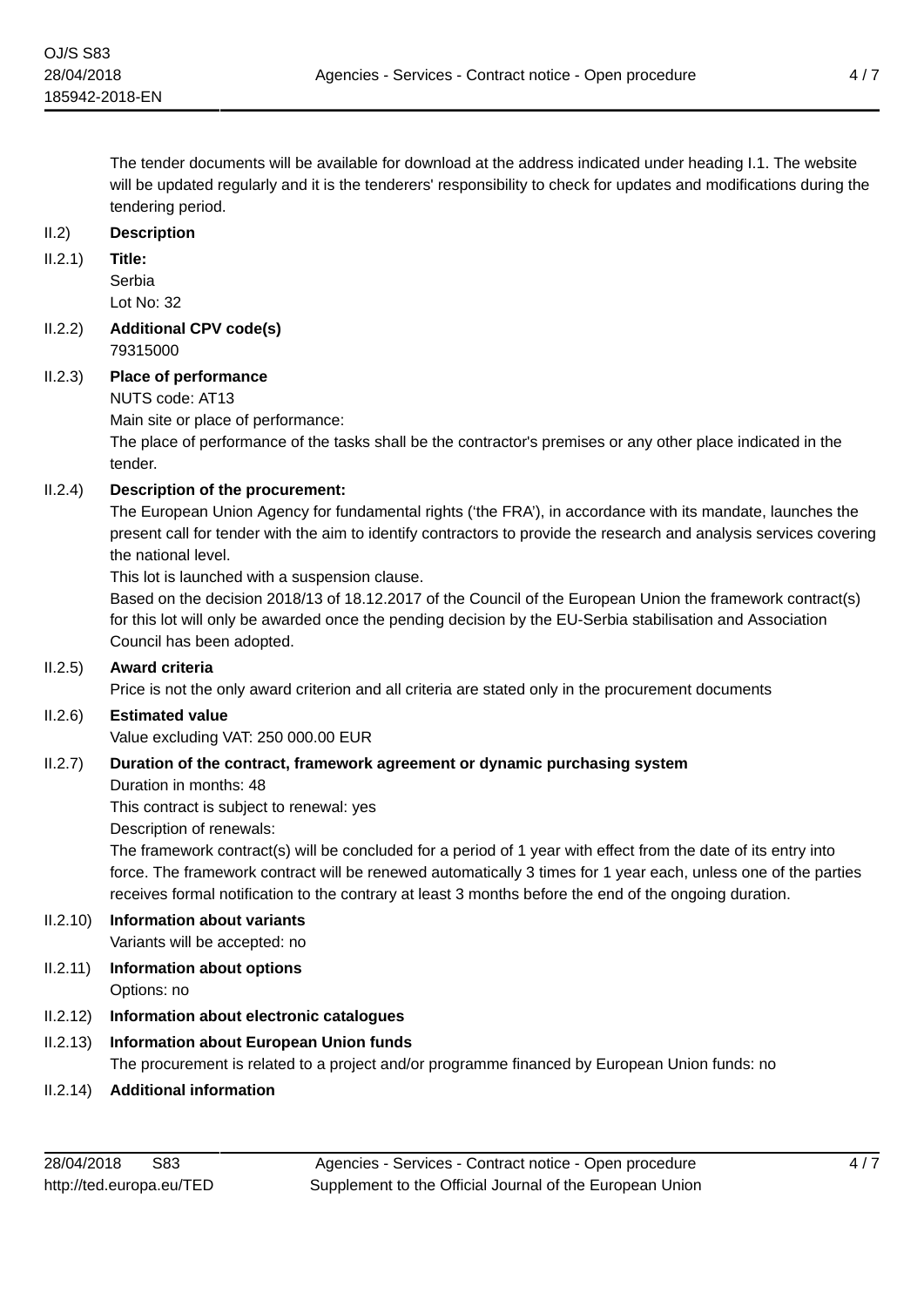The tender documents will be available for download at the address indicated under heading I.1. The website will be updated regularly and it is the tenderers' responsibility to check for updates and modifications during the tendering period.

### **Section III: Legal, economic, financial and technical information**

- III.1) **Conditions for participation**
- III.1.1) **Suitability to pursue the professional activity, including requirements relating to enrolment on professional or trade registers**
	- List and brief description of conditions:

Information and formalities necessary for evaluating if the requirements are met: Please refer to Section 19 of Annex A — Tender specifications, available at: http://fra.europa.eu/fraWebsite/about fra/procurement/ [procurement\\_en.htm](http://fra.europa.eu/fraWebsite/about_fra/procurement/procurement_en.htm)

- III.1.2) **Economic and financial standing** Selection criteria as stated in the procurement documents
- III.1.3) **Technical and professional ability** Selection criteria as stated in the procurement documents
- III.1.5) **Information about reserved contracts**
- III.2) **Conditions related to the contract**
- III.2.1) **Information about a particular profession**
- III.2.2) **Contract performance conditions:**
- III.2.3) **Information about staff responsible for the performance of the contract** Obligation to indicate the names and professional qualifications of the staff assigned to performing the contract

### **Section IV: Procedure**

- IV.1) **Description**
- IV.1.1) **Type of procedure**
	- Open procedure
- IV.1.3) **Information about a framework agreement or a dynamic purchasing system** The procurement involves the establishment of a framework agreement Framework agreement with several operators Envisaged maximum number of participants to the framework agreement: 3
- IV.1.4) **Information about reduction of the number of solutions or tenders during negotiation or dialogue**
- IV.1.6) **Information about electronic auction**
- IV.1.8) **Information about the Government Procurement Agreement (GPA)** The procurement is covered by the Government Procurement Agreement: no
- IV.2) **Administrative information**
- IV.2.1) **Previous publication concerning this procedure**
- IV.2.2) **Time limit for receipt of tenders or requests to participate** Date: 01/06/2018
- IV.2.3) **Estimated date of dispatch of invitations to tender or to participate to selected candidates**
- IV.2.4) **Languages in which tenders or requests to participate may be submitted:**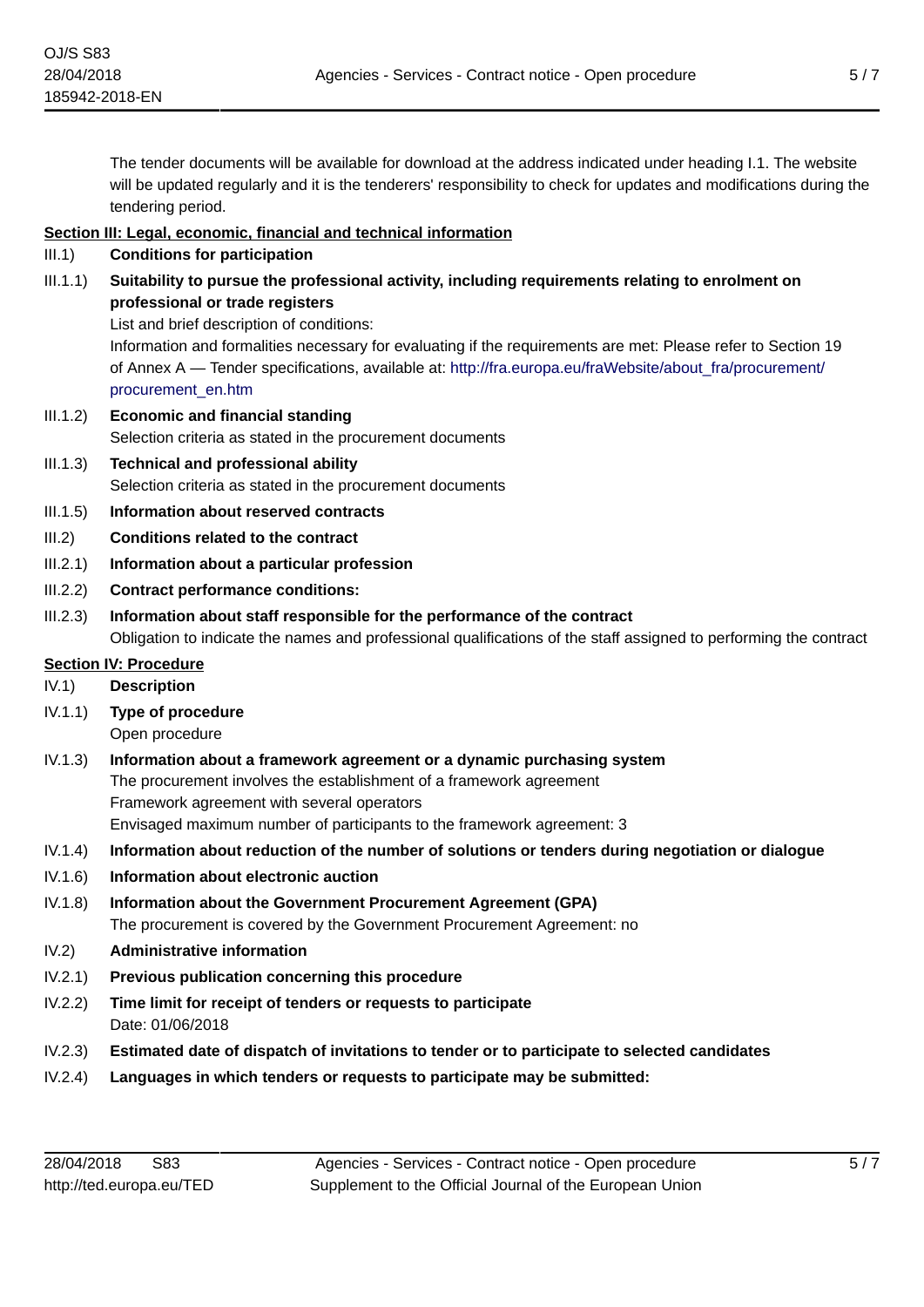English, Bulgarian, Danish, German, Greek, Estonian, Finnish, French, Irish, Croatian, Hungarian, Italian, Latvian, Lithuanian, Maltese, Dutch, Polish, Portuguese, Romanian, Slovak, Slovenian, Spanish, Swedish, Czech

# IV.2.6) **Minimum time frame during which the tenderer must maintain the tender**

Duration in months: 12 (from the date stated for receipt of tender)

# IV.2.7) **Conditions for opening of tenders**

Date: 08/06/2018 Local time: 10:30 Place:

European Union Agency for Fundamental Rights, Schwarzenbergplatz 11, 1040 Vienna, Austria. Information about authorised persons and opening procedure:

An authorised representative of each tenderer may attend the opening. Companies wishing to attend are requested to notify their intention by sending a fax or e-mail at least 3 working days in advance to the contact given under Section 15 of Annex A—Tender specifications. This notification must be signed by an authorised officer of the tenderer and specify the name(s) of the attending person(s).

# **Section VI: Complementary information**

# VI.1) **Information about recurrence**

This is a recurrent procurement: no

# VI.2) **Information about electronic workflows**

# VI.3) **Additional information:**

The tender documents will be available for download at the address indicated under heading I.1. The website will be updated regularly and it is the tenderers' responsibility to check for updates and modifications during the tendering period.

### VI.4) **Procedures for review**

# VI.4.1) **Review body**

General Court rue du Fort Niedergrünewald Luxembourg 2925 Luxembourg Telephone: +352 4303-1 Fax: +352 4303-2100 Internet address:<http://curia.europa.eu/>

# VI.4.2) **Body responsible for mediation procedures**

General Court rue du Fort Niedergrünewald Luxembourg 2925 Luxembourg Telephone: +352 4303-1 Fax: +352 4303-2100 Internet address:<http://curia.europa.eu/>

# VI.4.3) **Review procedure**

Precise information on deadline(s) for review procedures:

28/04/2018 S83 http://ted.europa.eu/TED

Agencies - Services - Contract notice - Open procedure Supplement to the Official Journal of the European Union